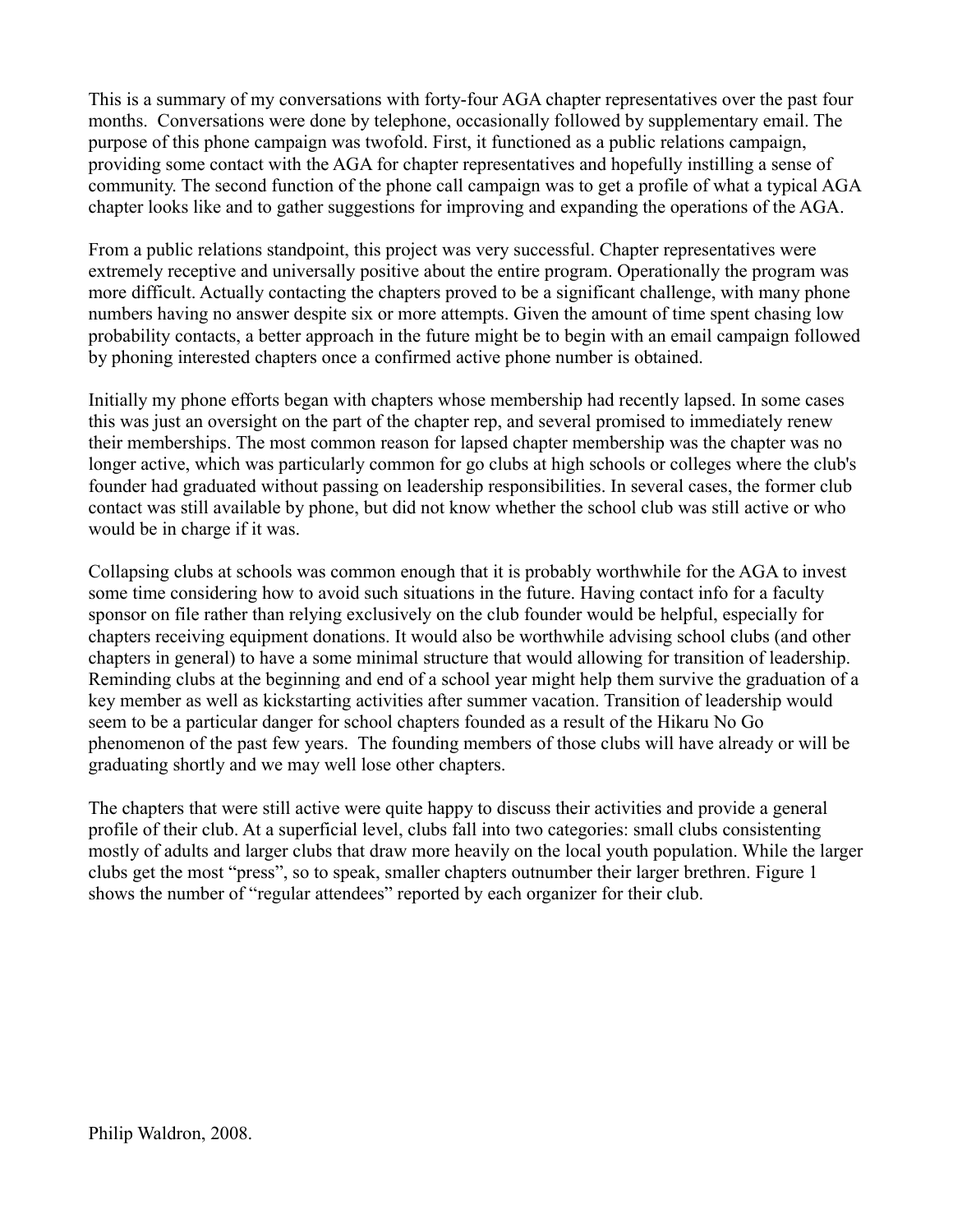# **Regular Club Members**



Figure 1: Reported regular attendees at AGA chapter meetings

The typical profile of a smaller club tend to be 2-10 regulars meeting once a week at the local book store or coffee shop and typically don't carry on activities beyond just running the weekly meeting. The usual description of such clubs given by organizers is "five players meeting once a week at the local coffee shop in the middle of nowhere".

The second type of club tends to draw 10-20 regulars, with a larger fraction of its population being youth players. These clubs may be high school or college go clubs and usually meet on the school premises, either in a classroom, dedicated club or student activities room or in a public area such the food court of the student building. These kinds of clubs are also found in larger cities and come together as a result of a particularly dedicated organizer. Larger clubs tend to run regular events of various sorts, tournaments and go demonstrations being the most common.

When asked, most of the smaller clubs expressed an interest in outreach, but felt they lacked the resources, organization and/or talent make a successful effort of it. This was particularly true for advertising, which even among the larger clubs was done sparsely. The most common response was that clubs would love to advertise, but don't have suitable material. This would be a place that the AGA could provide assistance to clubs of all sizes. Some clubs who did engage in advertising provided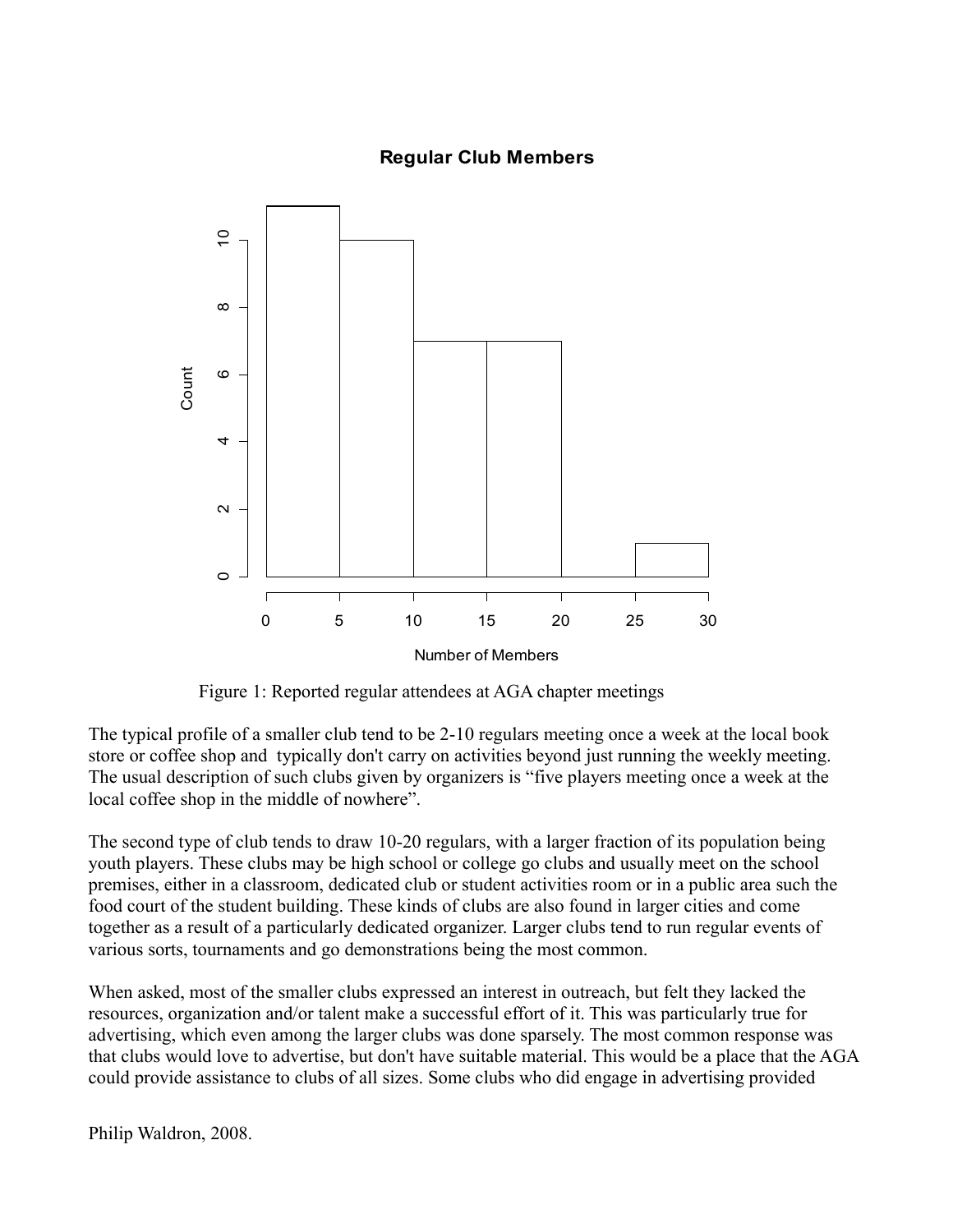copies for placement on the AGA's web page, but a larger scale effort to help clubs advertise at the local level may be something that offers high payoffs.



# **Separation of Nearest AGA Chapters**

Figure 2: Distance separating nearest registered AGA chapters (ex. HI and AK)

During my conversations, I had the opportunity to ask whether there was much contact with other nearby go clubs. As might be expected, chapters based in major cities had significant contact with other local clubs, but some members from more remote clubs often traveled to more distant cities for major events such as tournaments. It is interesting to note, however, how few clubs are truly "in the middle of nowhere". Figure 2 shows a histogram of the distance separating the closest AGA chapters (excluding Alaska and Hawaii), as calculated from the geographic position of the ZIP codes of chapter reps. The vast majority of chapters are within 3-4 hour driving distance of another chapter. While too far for weekly visits, such distances are certainly possible for yearly tournaments and the AGA might play a useful role in supporting contacts between more distant chapters as a way of invigorating go in less densely populated areas.

The items of greatest interest during my discussions with chapter reps were their comments, suggestions and gripes about the operations of the AGA. I promised anonymity to the reps, although several of the chapter reps also have organizational roles within the AGA and commented that their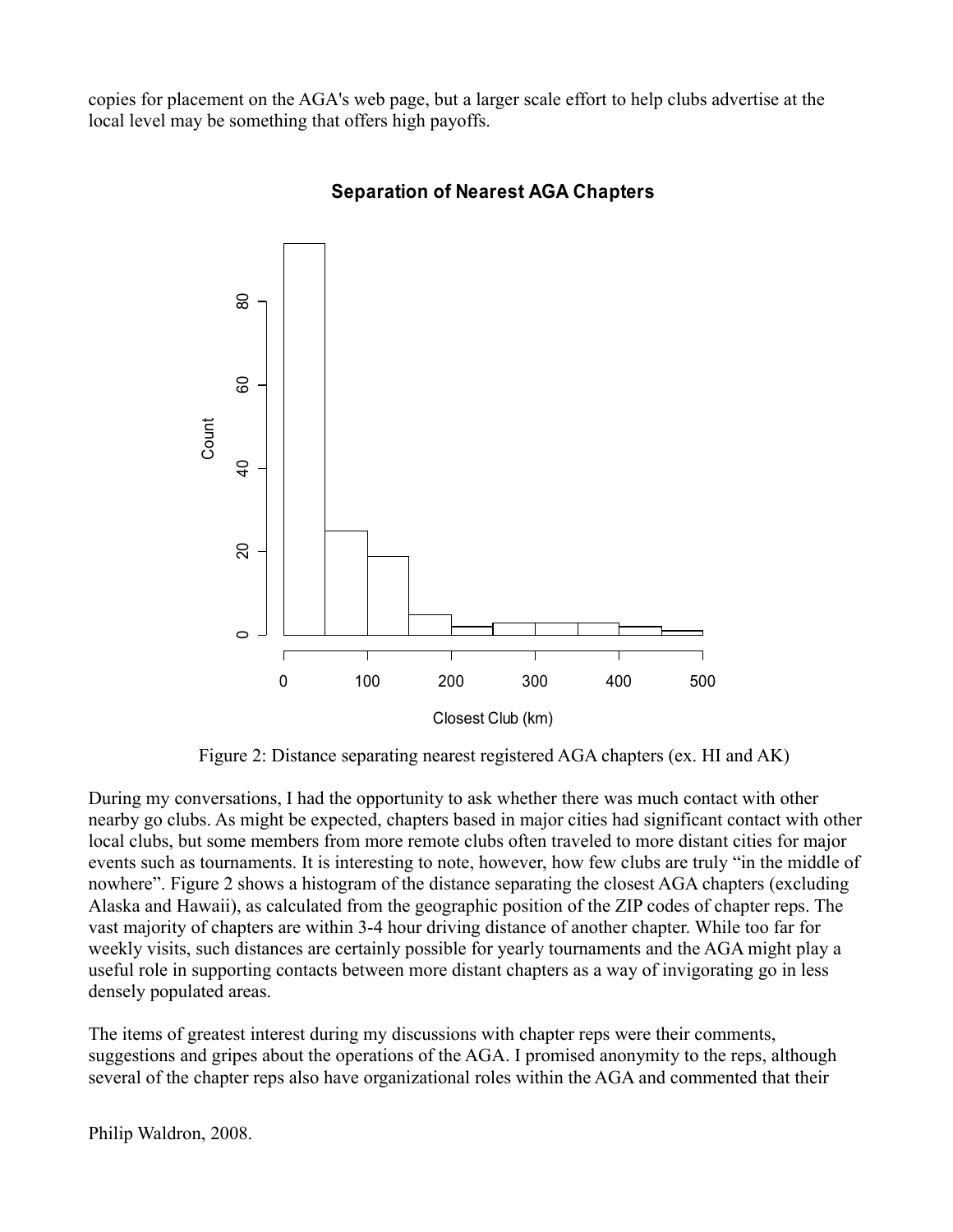positions were well known. Items were grouped into common themes and are summarized below. A few of my personal comments, suggestions and clarifications are given in italics.

Chapter support

- Several clubs have received Ing sets and other assistance in starting the chapters. This was well received and has left residual goodwill towards the AGA.
- Some clubs valued the publicity that their listing on the AGA website brought. For many, this was the primary method of recruiting new members. *On a personal note, I will comment that if this is common it is essential that email addresses be kept up to date. Perhaps there should be an automatic message sent out quarterly to the chapter reps to ensure that addresses are correct.*
- One club particularly mentioned the offer of webspace for chapters. Apparently the club's Google page rank increased after being transferred to the usgo.org domain, which if we can confirm it would be a good selling point for chapters. *A comment from a less tech-savvy chapter rep was that a website would be great, but they didn't have the skills to take advantage of the free webspace. Perhaps the AGA could provide a standard template that would meet most club needs: directions to the club meeting site, announcements and a photograph section.*
- The overwhelming negative comment about the AGA was the difficulty in getting support for teaching activities. Several clubs wanted high-quality material to distribute for publicity and outreach events, something which is best done at the national level to take advantage of economies of scale. Publicity material that used to be available (e.g. The Way To Go booklet) is now unobtainable, and one club wondered if they weren't receiving AGA support because they had gotten too big.
- As mentioned above, many smaller clubs would like to have decent publicity material such as signs that they could use to advertise their meetings at the local level. Having the AGA collect sample material and templates on the chapter resources web page would be extremely helpful.
- One chapter rep suggested that the AGA could help local clubs with publicity by creating business cards with national AGA contact info (web site, etc) on one side and information about the local club on the other. Presumably the AGA would be in a position to have card printed in bulk. *Personal note: This seems like a good idea. The costs and organization are minimal. Office supply stores offer blank business card templates that can be fed through a home laser printer. It would therefore be possible for local go clubs to produce their own cards if the AGA provided the electronic designs.*

The AGA at the organizational level

• There were rumblings from a few reps that the AGA is getting to be an inbred organization and needs new people in leadership positions. One rep complained that the AGA is not willing to spend money except for a few cases of dispensing external money, usually with strings and conditions attached. Another complained that the organization seemed to spent more time talking about processes and forms than actually starting up the programs that would help the spread of go.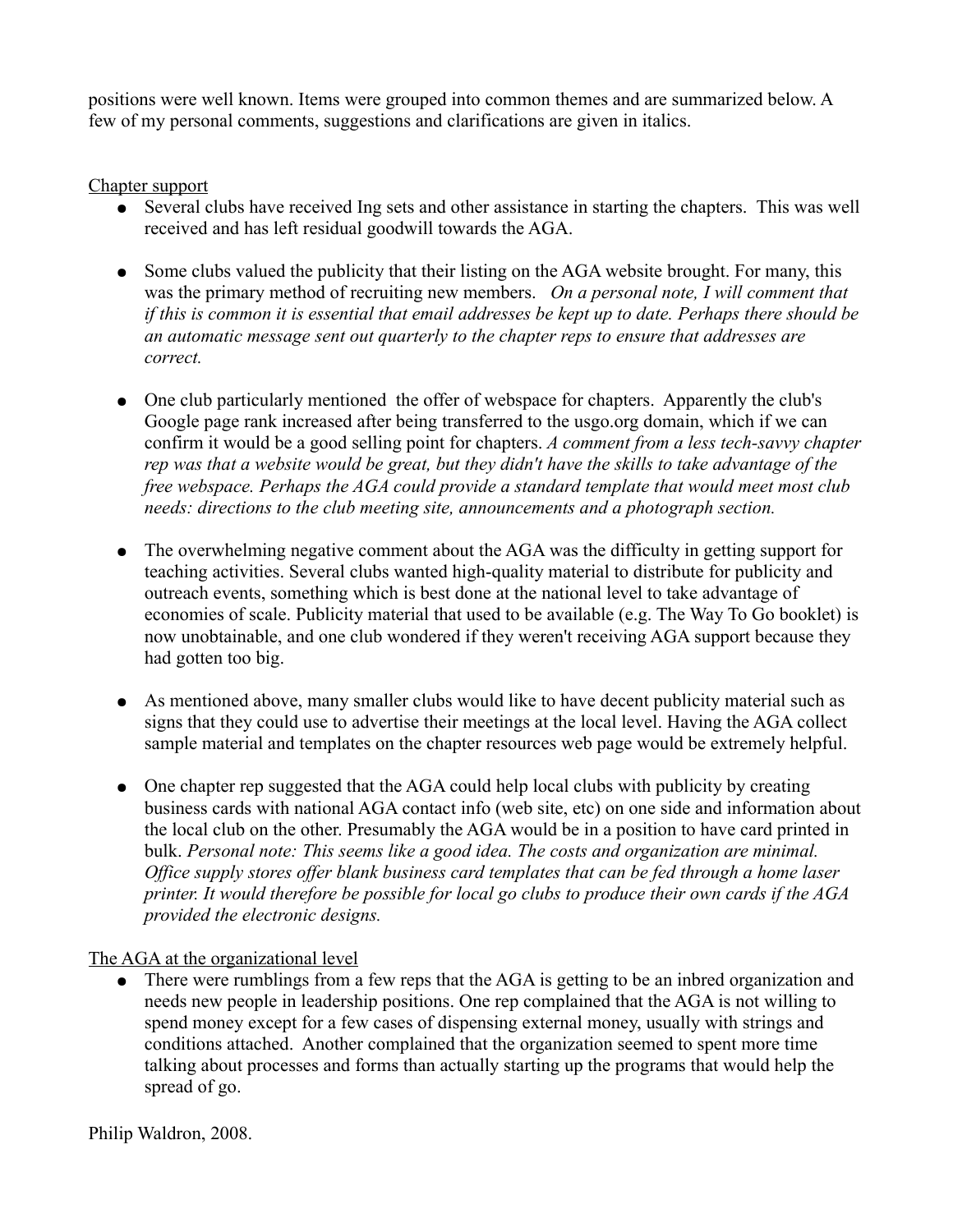- There were a few mildly negative comments about the day-to-day organization of the chapter system. Specifically, one rep commented that he didn't get a reminder about renewing chapter membership, another rep lamented how difficult it was to update club contact information and a third relayed his difficulties in getting problems with getting his E-Journal subscription straightened out.
- The AGA does not readily accept help coming from outside the national structure. One chapter complained that they had organized an event on their involving foreign pros, but couldn't get support from the national organization.

### AGA Membership

- The printed (hardcopy) AGA membership form was a little confusing about the current AGA membership structure for one chapter rep
- A proposal for a new benefit of AGA membership: discounts on teaching games or lessons from pros. *Personal comment: I like this idea, but if it isn't possible how about working out a deal with a place like [www.audiogolessons.com,](http://www.audiogolessons.com/) which offers prerecorded lessons from Guo Juan and other pros for 1 Euro. Perhaps AGA members could buy a lesson for \$1 instead.*
- A mentoring program for new AGA members might be helpful for member retention
- The E-Journal was particularly mentioned as a very nice benefit of membership

### Financial Issues

- The AGA needs corporate sponsorship
- One chapter rep suggested AGA-branded merchandise at the [www.cafepress.com](http://www.cafepress.com/) storefront as a source of revenue for the AGA. This is a website that could create T-shirts, caps, game record pads, mouse pads, etc. with custom go designs. *Personal note: I really like this idea. KGS and the Wings go club already have stores of their own through Cafepress. All that is required is custom artwork and there are no sunk capital or inventory costs. Further, the merchandise does not generally compete with the go vendors. While this won't be a large source of revenue, it is one that can be set up with less effort than seeking sponsorship and less risk than setting up an independent business*
- *Personal suggestion: Sell a digital archive of back issues of the Journal, along the lines of Kiseido and its Go World Archive. Perhaps you could make this a joint venture with the British Go Association and add the British Go Journal as well. There will be upfront costs related to scanning the original material, but once it is in digital form it can repackaged in a variety of ways for nothing.*
- It's time for a winter go congress somewhere warm. *I wasn't sure where to put this, but since the US Congress makes a good profit, it seemed to have an impact on the financial side.*

### Teaching and Outreach

• The AGA should be actively recruiting membership through existing gaming societies and